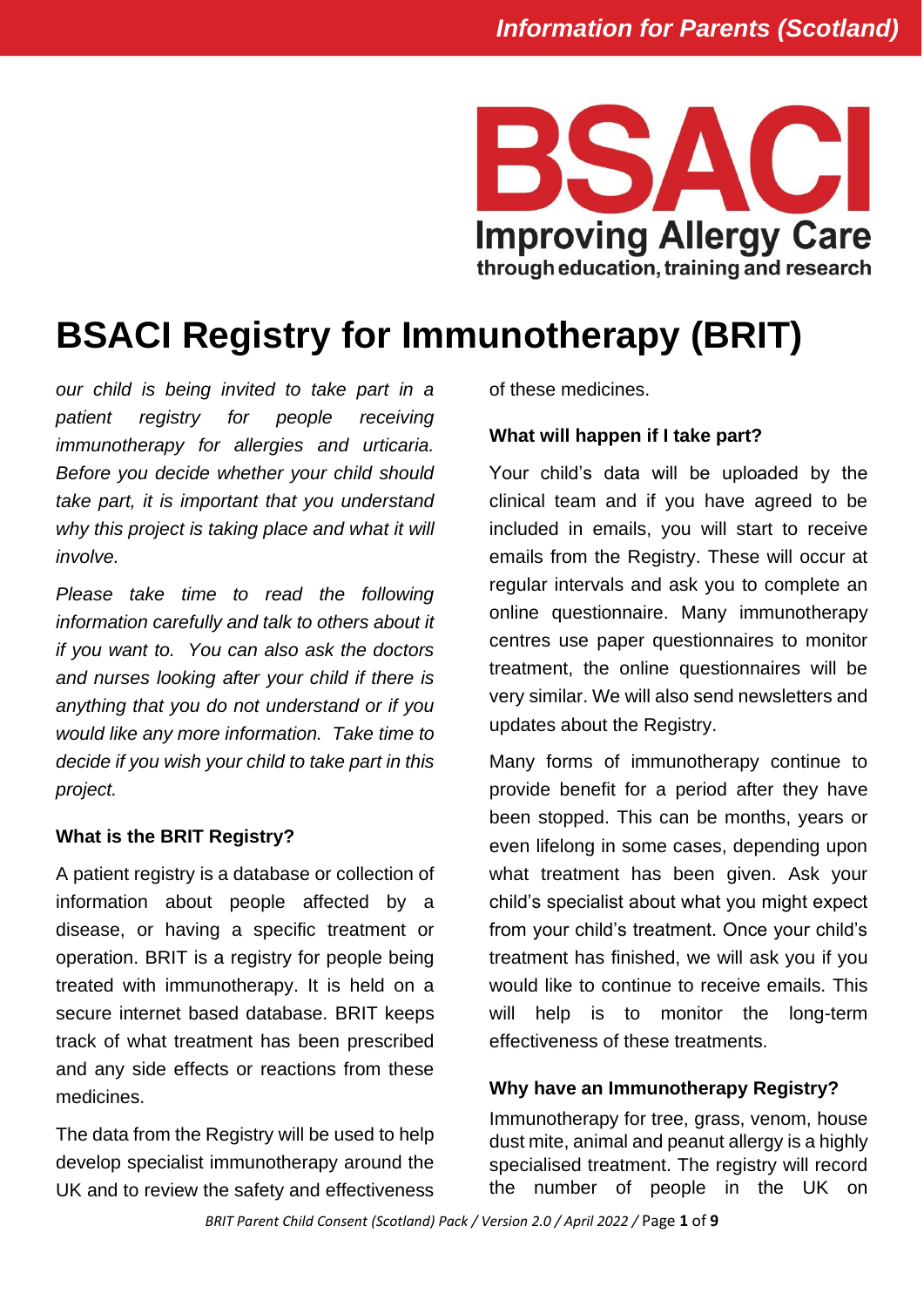immunotherapy and where they are being treated. It will also show how treatments are working and what side effects can be expected.

It will help to provide better care for people with allergies in the future. It will also help your child's consultant to maintain best practice and will show how access to these specialist treatments varies around the country.

## **What information is kept in the Registry?**

The information kept in the Registry is like the information that is recorded during visits to Clinic. It will include information that might identify your child to others. We will ask you to complete a form with these identifiers – so that you know exactly what is being included. It also includes details about allergies, the type of treatment and if the treatment was a success, based on the online questionnaires that you complete. It also lists any side effects from the medication that you or your child's doctor have reported.

## **Do I have to take part?**

It is up to you decide to take part in the Registry. You will be asked to sign a consent form and the personal information that you wish to be included in the Registry. Children under sixteen can countersign their assent to take part. In Scotland children between 12 and 15 will also be asked to sign consent as the law is different in that part of the country. Your child's care will not be affected in any way if you decide not to take part.

## **Can I change my mind later?**

You will be able to opt out of the Registry at any time without giving a reason. Any information held about your child will be removed from the Registry. You are free to opt out of the Registry at any time without giving a reason. You can also unsubscribe from Registry emails at any time.

If you want to opt out, please contact your child's specialist or email the BRIT administrator at **BRIT@bsaci.org**.

## **Will my information be kept confidential?**

The BSACI is the professional society for Allergy specialists and Clinical Immunologists in the UK. The data on the Registry is owned by BSACI and managed by the Registry Steering Committee, which is made up of specialist doctors and nurses and patient representatives from the Anaphylaxis Campaign and Allergy UK.

BSACI control the data and most analysis will be undertaken by specialists of the Registry Steering Committee. Only anonymous data will be downloaded for analysis by the RSC.

All the information in the Registry is held on secure internet servers behind an NHS firewall. It is managed in accordance with relevant data protection laws and ethical principles. The Registry is managed by Dendrite Clinical Systems.

Only a few people will have access to the identifiable information stored about your child in this Registry. Your child's consultant specialist and their clinical team will have access to the personal information stored about your child, so that they can easily update their records and see how treatment is working.

A very small number of experienced administration staff at BSACI (these are referred to as 'trusted third parties') will also be able to see Your child's personal information. This is to enable the information to be updated or deleted if you want to opt out, and to keep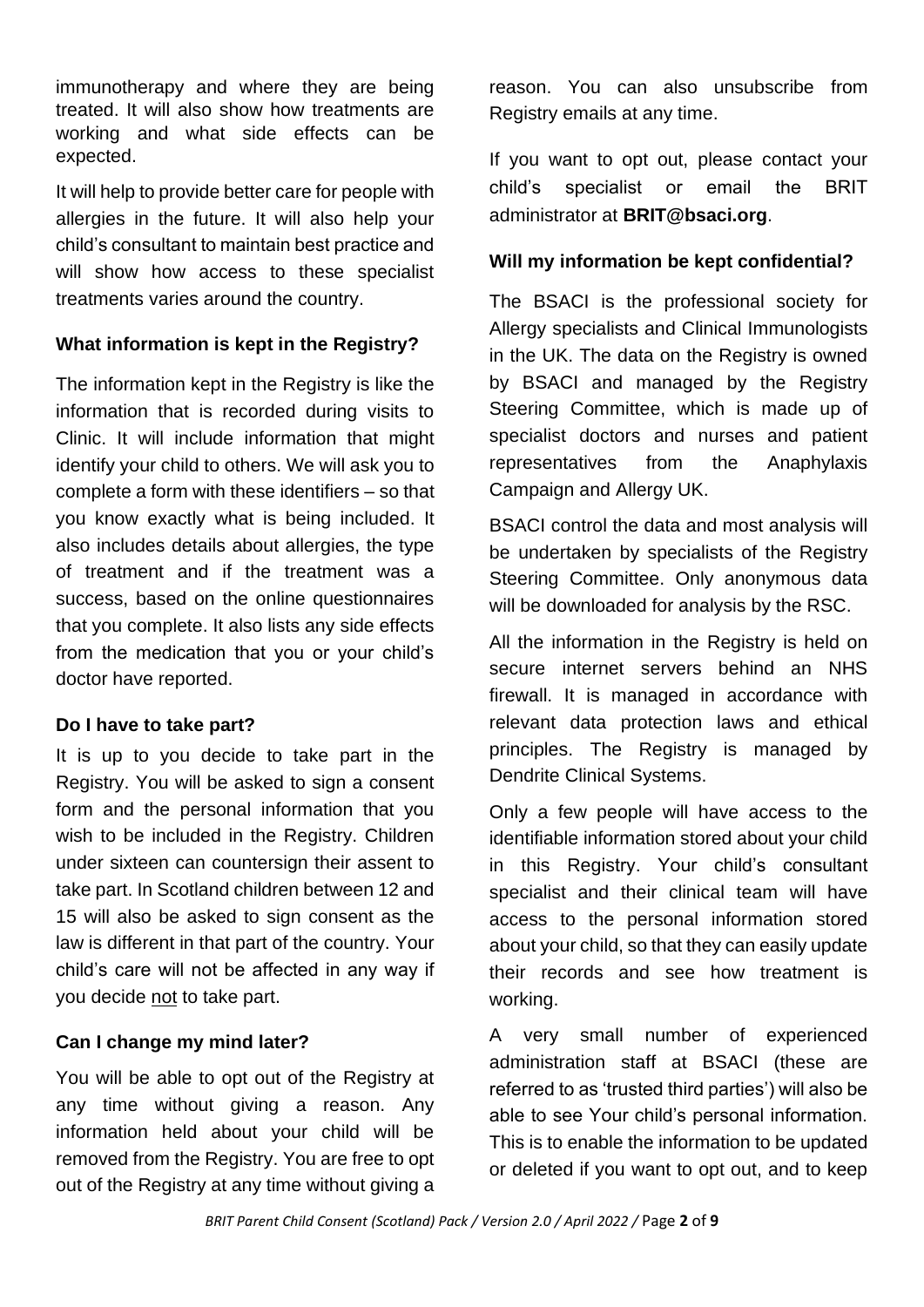the system maintained in accordance with data protection laws.

Each Registry participant will be given a unique number which does not identify them to others. This number will be used when the Registry data is analysed by the BSACI.

The Registry has been paid for by some of the companies who provide immunotherapy treatments but they do not control or own the data.

Further information about how we handle your personal information is available in our **Privacy Notice**. Ask your consultant specialist for a copy or contact the Registry.

## **What will happen to the data?**

Other researchers in the UK and abroad may also request to use this important dataset. The RSC will review requests by other researchers and pharmaceutical companies to use the data collected by the Registry. Only anonymous data will be downloaded for these purposes.

Thank you for taking time to read this information sheet and for considering taking part in the Registry.

If you have any questions or require any further information, please talk to a member of the care team at your Allergy Clinic.

### **Contact the Registry:**

For queries regarding the registry and its use of your child's data, call or email registry administrator Maria Smith.

**Email:** [brit@bsaci.org](mailto:brit@bsaci.org)

**Phone:** 0207 501 3919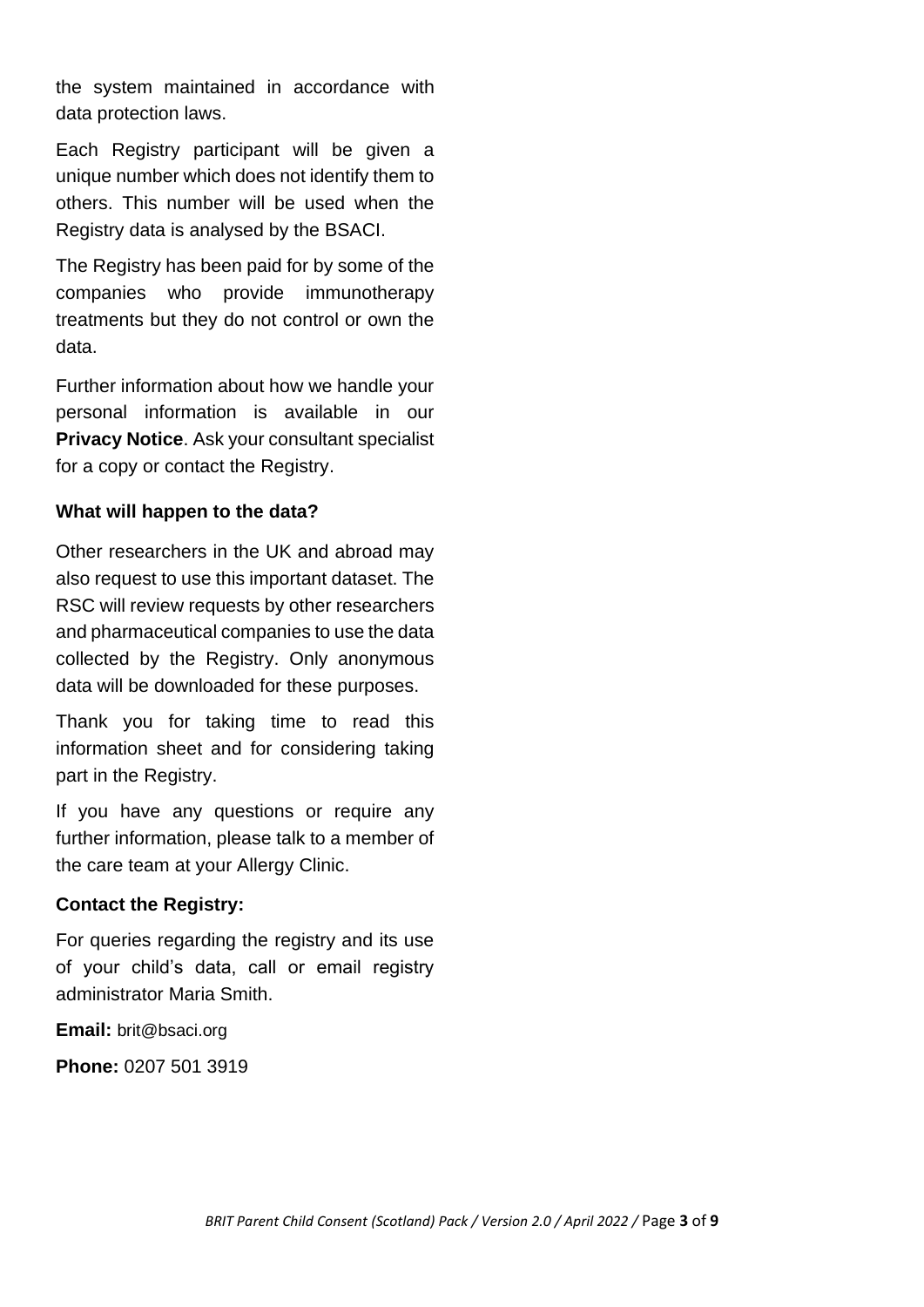*BRIT Parent Child Consent (Scotland) Pack / Version 2.0 / April 2022 /* Page **4** of **9**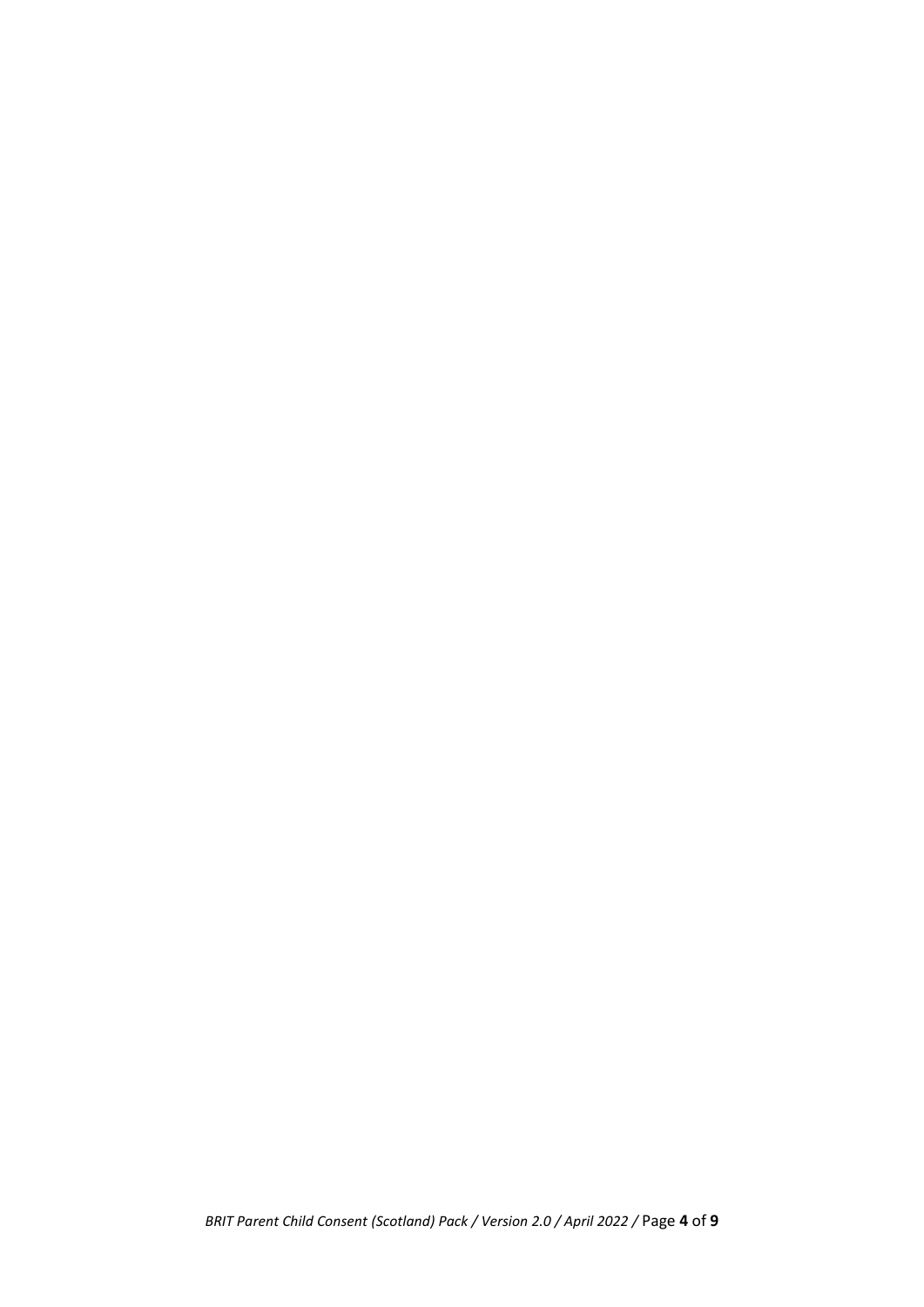

# **Child Participant Registry Consent / Assent Form**

| <b>Statement</b>                                                                                                                                                                                                                                                                                                                                            | <b>Initials</b> |
|-------------------------------------------------------------------------------------------------------------------------------------------------------------------------------------------------------------------------------------------------------------------------------------------------------------------------------------------------------------|-----------------|
| I confirm that I have read and understand the Registry participant information sheet dated<br>1st October 2018 (Version 1.0). I have had the opportunity to consider the information,<br>ask questions and have had these answered satisfactorily.                                                                                                          |                 |
| I understand that my child's participation is voluntary and that they/I are free to withdraw<br>at any time, without giving any reason, without their medical care or legal rights being<br>affected. If they/I withdraw their consent their data will be removed from the Registry                                                                         |                 |
| I understand that information about my child collected from their medical notes and the<br>registry may be looked at by a small number of responsible individuals from the NHS<br>Trust / Private Hospital or the regulatory authorities. I give permission for these<br>individuals to have access to their records.                                       |                 |
| If I change consultant or hospital during treatment I agree to the transfer of my registry<br>data to the new consultant. (My record will still be visible to my previous consultant but<br>will only be active for the new consultant and their team.)                                                                                                     |                 |
| I have completed a Participant Identifiers Form (Version 1.1 Dated 16th October 2018). I<br>agree to this personal identifiable information being held by the registry. (You can also<br>choose not to provide this information if you prefer.)                                                                                                             |                 |
| I understand that non-identifiable information collected about me may be used to support<br>other research in the future and may be shared anonymously with the regulatory<br>authorities and the pharmaceutical company that holds the Marketing Authorisation for<br>the UK in the event of an adverse reaction, or with researchers in the UK or abroad. |                 |
| I agree for the Registry to contact me to                                                                                                                                                                                                                                                                                                                   |                 |
| a) see if my treatment is working: Yes $\Box$ / No $\Box$                                                                                                                                                                                                                                                                                                   |                 |
| b) send me newsletters and updates about the registry: Yes $\Box$ / No $\Box$                                                                                                                                                                                                                                                                               |                 |
| I agree to take part in this registry.                                                                                                                                                                                                                                                                                                                      |                 |

#### **Please sign on reverse.**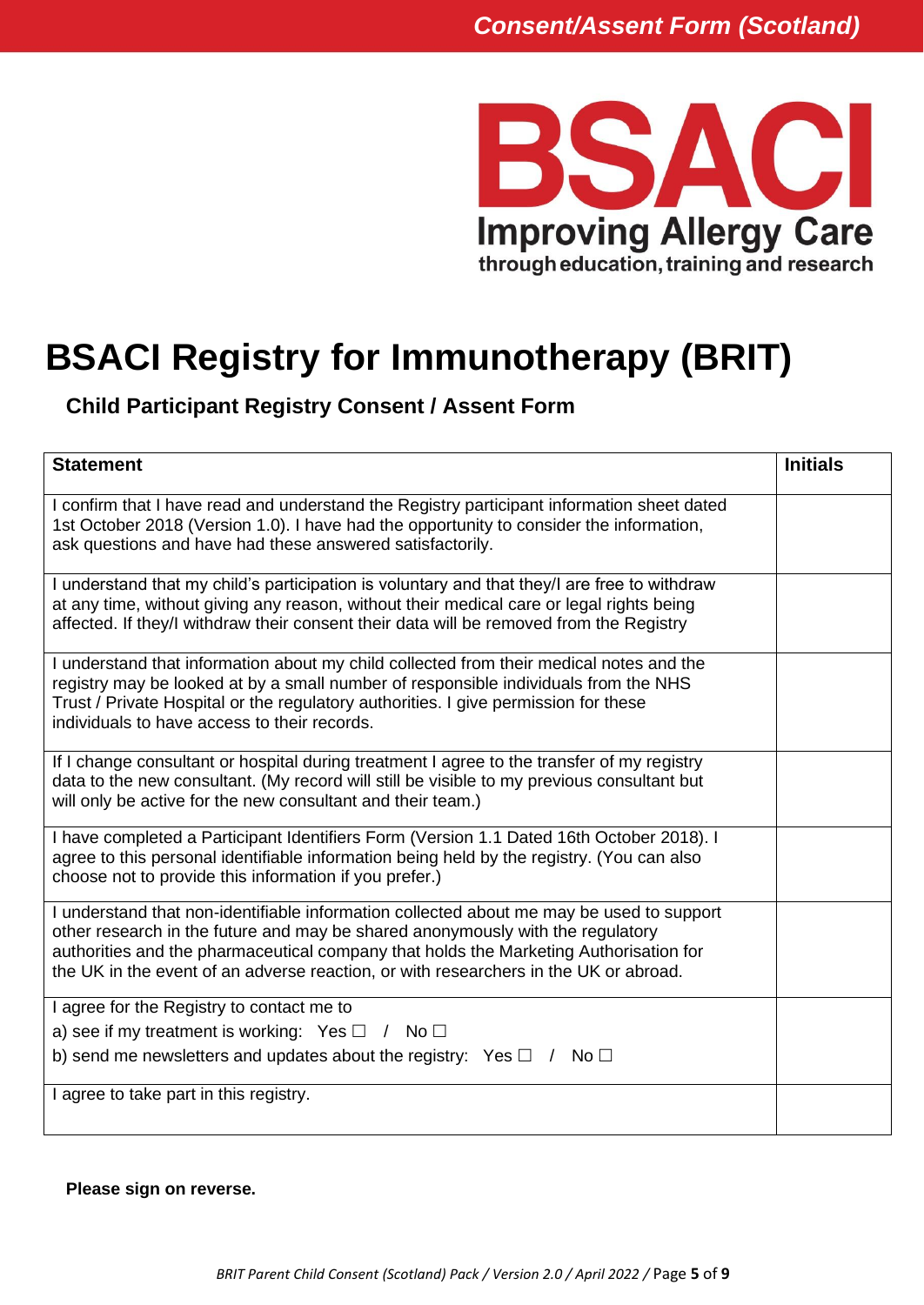## **Child Participant Registry Consent for competent, 12-15 years old / Parent Assent Form to be used in Scotland**

## **Participant Consent**

| Name of Participant:           |            |       |
|--------------------------------|------------|-------|
|                                |            |       |
| Name of Person Taking Consent: | Signature: | Date: |
|                                |            |       |

## **Parent Assent**

| Name of Participant: |            |       |
|----------------------|------------|-------|
| Name of Parent:      | Signature: | Date: |

One copy for the Participant, original to be filed in medical notes. BSACI **do not** require a copy of this consent form.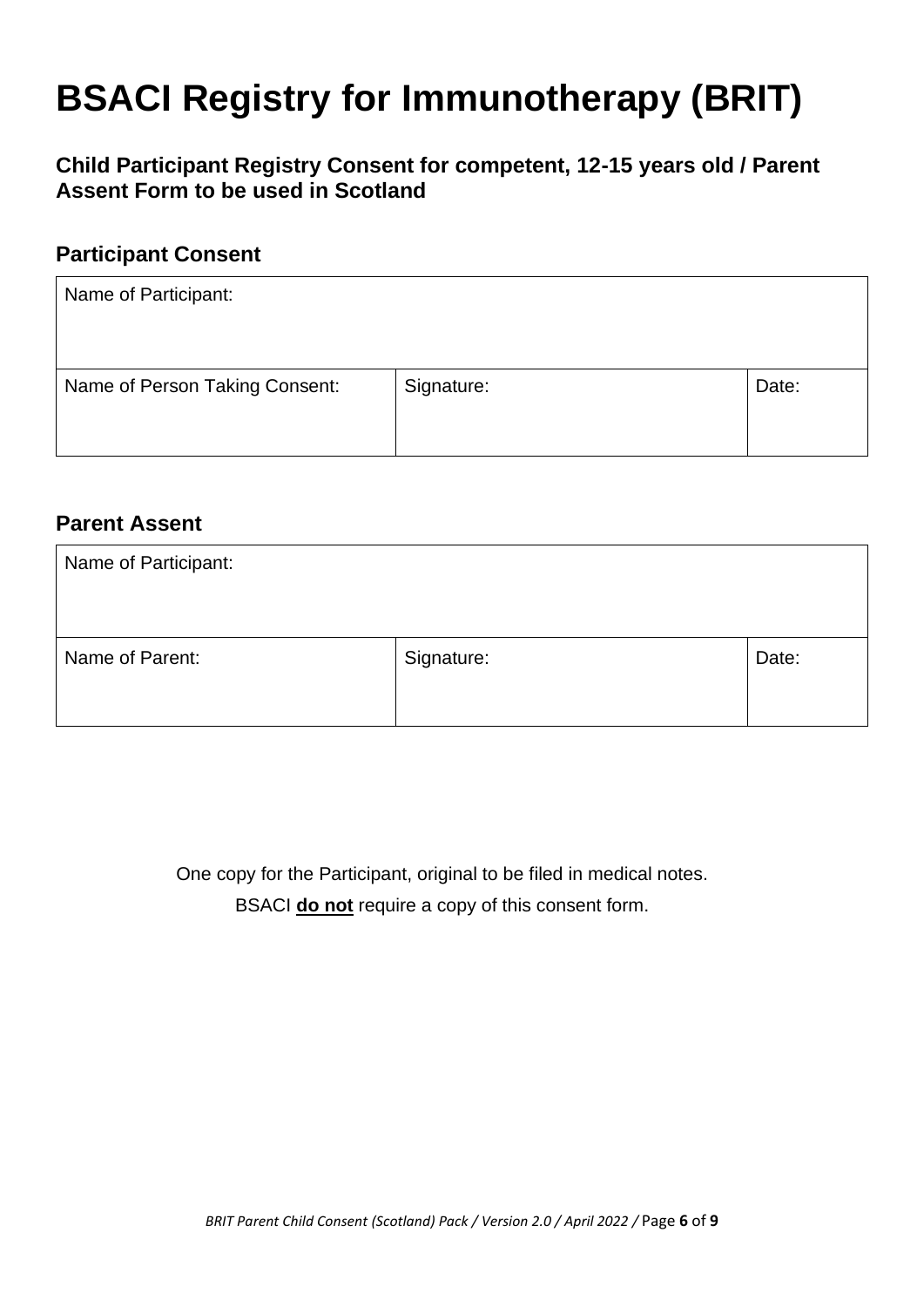

# **Participant Identifiers Form**

To be completed by the participant or their parent / legal representative. These details will be stored on the registry for access by your consultant and their team.

| First Name:         |  |
|---------------------|--|
| <b>Family Name:</b> |  |
| NHS Number:         |  |

Can we record your NHS number in the registry? Yes  $\Box$  / No  $\Box$ (In Scotland: No need to record CHI number, we can get it from your records)

## **Your Contact Info:**

*We would like to contact you by email and SMS to see how treatment is working. We would also like to send you email updates from the registry so that you can see the work we are doing.*

### **Your Email Address:**

### **Your Phone Number:**

| Can we contact you to ask how your treatment is going? | $Yes \Box / No \Box$   |
|--------------------------------------------------------|------------------------|
| Can we send you newsletters and registry updates?      | $Yes \Box$ / $No \Box$ |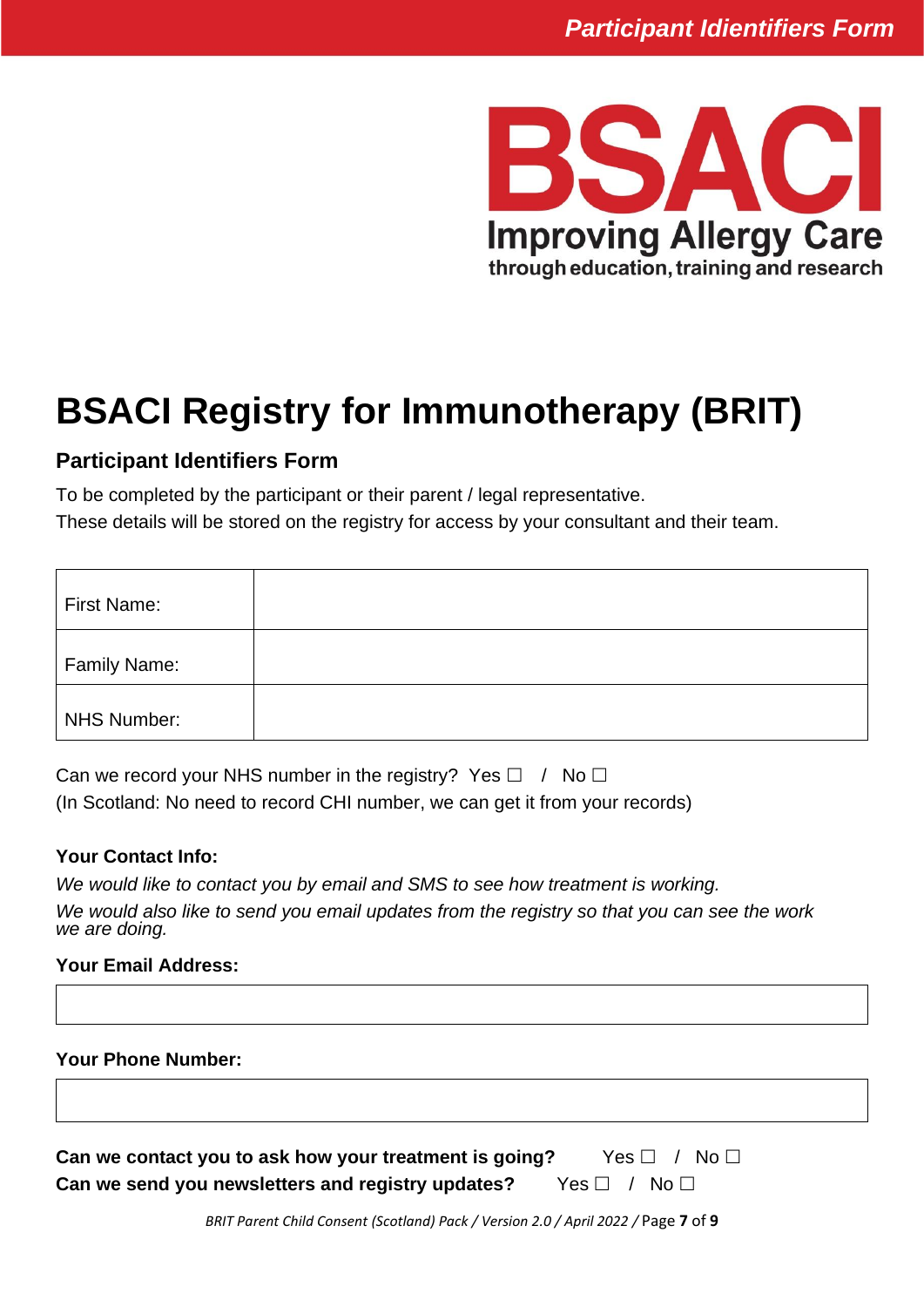## **The following information will be used for analysis by the registry and is optional.**

## Date of Birth (DD/MM/YYYY):

*\*DOB will be used to calculate age then removed from database*

Gender:

| Female $\square$ | Male $\square$ | Prefer not to say $\square$ |
|------------------|----------------|-----------------------------|
|                  |                |                             |

Gender Identity:

| Birth $\Box$ | Non-Birth $\square$ | Prefer not to say $\square$ |
|--------------|---------------------|-----------------------------|
|--------------|---------------------|-----------------------------|

Occupation (if over 16 years old):

| <b>Country of Residence:</b> |  |  |
|------------------------------|--|--|

| England $\square$          | Scotland $\square$                      |
|----------------------------|-----------------------------------------|
| Ireland $\square$          | Wales $\square$                         |
| Northern Ireland $\square$ | Channel Island or Isle of Man $\square$ |
| Other (please specify):    |                                         |
|                            |                                         |

Home Postcode:

*\*Your postcode will be used to calculate the distance from your home to clinic and generate sociodemographic codes. The postcode will then be removed from analysis. You can give only the first part if you prefer, e.g. W2 or SO16.*